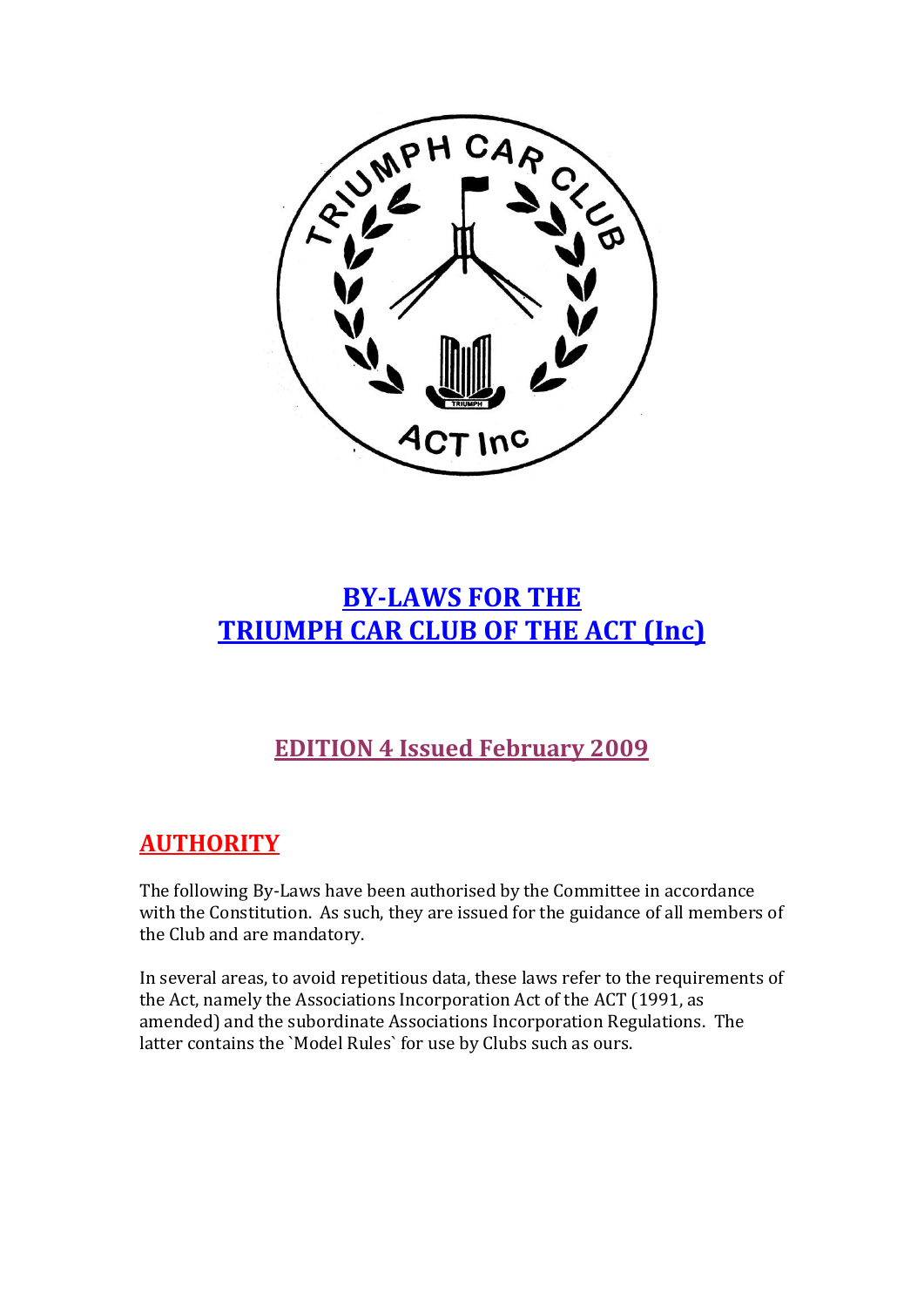# **CONTENTS**

Club Reputation Committee Duties/Responsibilities Co-opted Committee Members Duties/Responsibilities Procedures for Meetings Members Responsibilities Subscriptions and Fees Club Magazine Auditor Appointment Public Officer Responsibilities Access to Concessional Registration Use of CRS-registered Vehicles on Other than Published Club Events Maintenance of CRS-registered Vehicles Car Trailer Loan Use of other Club Assets Notices Application Forms Library Use Club Attire Complaints Life Member Privilege

# **MAINTAINING THE REPUTATION OF THE TRIUMPH CLUB**

The members have built a strong reputation of being a community-oriented organisation with high standards of personal integrity, vehicle maintenance, restoration, presentation and above all, safety. Members should refrain from any activity which could be seen as bringing the name of the Club into disrepute.

## **COMMITTEE DUTIES/RESPONSIBILITIES**

The committee has the collective responsibility to manage the Club's affairs on behalf of the members in the most practical and efficient way. The duties of the specific appointments are as follows:

## **President**

The President is to oversee the governance and all activities of the Club and preside at all meetings. He/she is to represent the Club at any function or event as required. The President may task any member of the committee or the Club at large, to assist with or undertake any activities the committee deems to be in the Club's interest.

# **Vice President**

The Vice President is to assist the President in all his duties and deputise for him/her when required.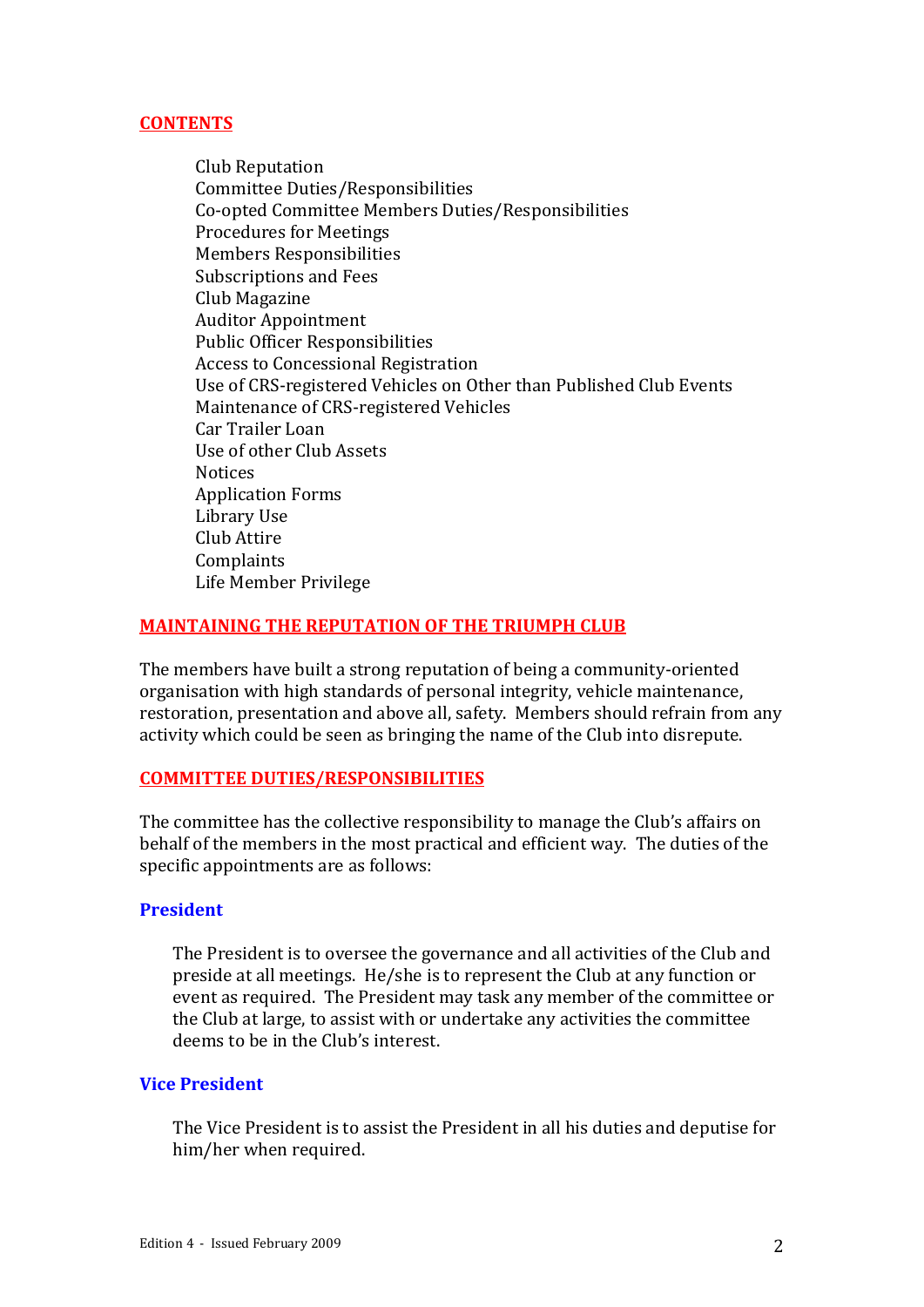#### **Secretary**

The Secretary shall conduct the administration of the Club and maintain custody of all the Club's records. Specific duties include:

Take, maintain and distribute minutes of proceedings at all Club General meetings, Annual General Meeting (AGM) and any Special General Meetings (SGM).

Pass copy of all minutes to the editor for publication.

Maintain a list and contact details of all committee members.

Draft, on behalf of the Club, any correspondence pertaining to the operation of the Club.

Receive and dispatch all Club correspondence,

Maintain the correspondence register.

Make available all records for access by members when so requested.

Prepare the agenda for and notify all members of, in accordance with the Act, the AGM or any SGM.

Distribute, in accordance with the Act, all details of resolutions and other matters to be put to members at AGM/SGMs.

Assist the Public Officer in the compilation of all data to be submitted to the ACT Government.

Ensure copies of the Club Constitution, the Associations Incorporation Act, the Associations Incorporation Regulations (specifically the Model Rules) and these By-Laws are available at all meetings of the Club.

## **Treasure**r

The Treasurer shall be responsible for the financial administration of the Club and custody of all such records. Specific duties include:

Collect and receive all moneys due to the Club.

Make all payments authorised by the committee.

Maintain correct accounts and books showing the financial affairs of the Club with full details of all receipts and expenditures.

Prepare such financial and other statements/returns as required for auditing and submission to the Government as required by the Act.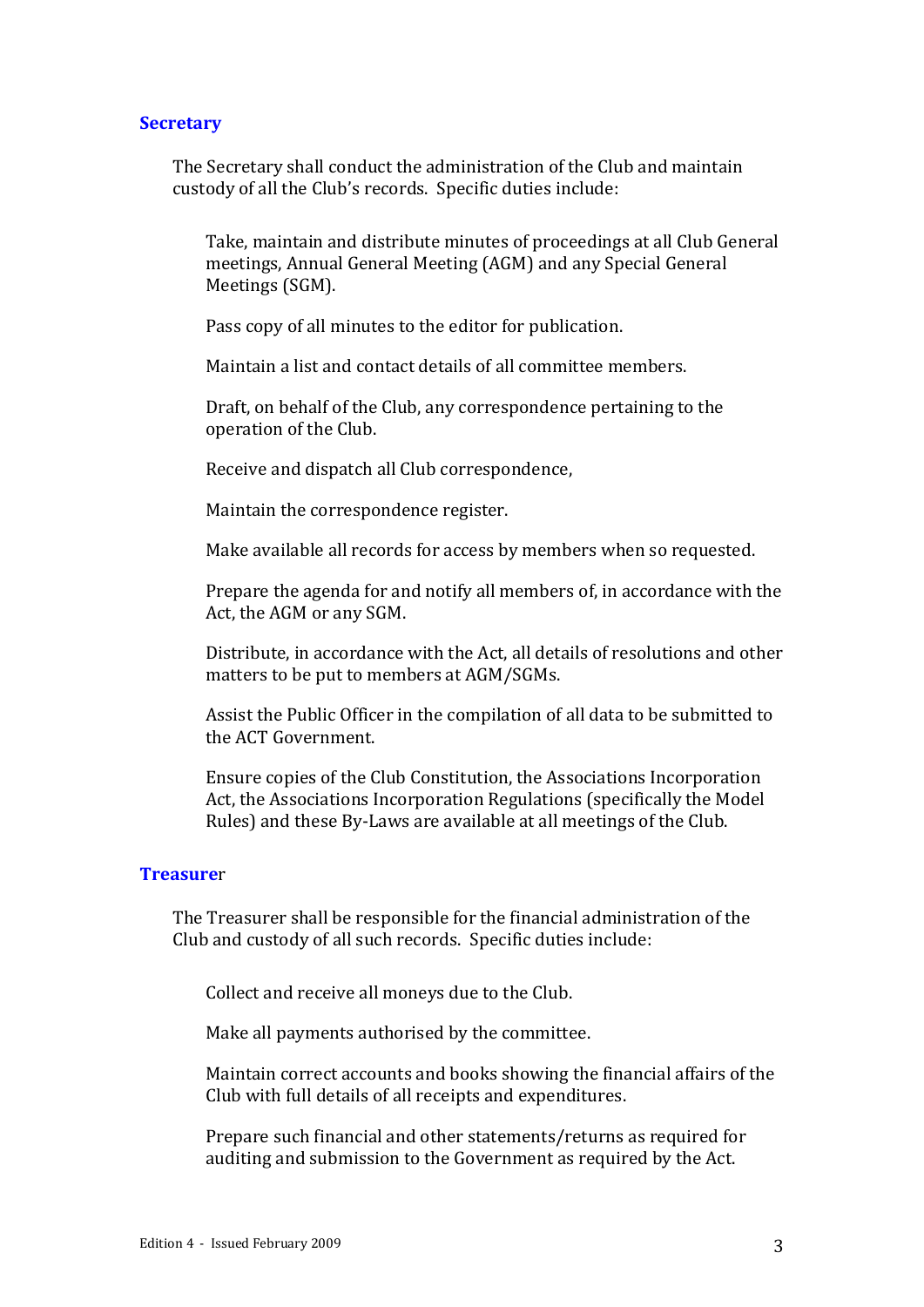Prepare and present monthly financial statements at meetings and also the annual statement at the AGM.

Maintain a register of all members of the Club complete with their contact addresses, telephonic and electronic mail details as appropriate.

Arrange and manage the Club bank accounts, ensuring that signatory details are current.

Delegate the task of acquiring new badges for new members.

Ensure all financial and register records are available (at a reasonable time) for perusal by any member of the Club.

Nominate the auditor to the committee for consideration and approval.

## **Ordinary Members**

The ordinary members of the committee are to assist the officers of the Club in their responsibilities. If allocated tasks by the President, they are to make every effort towards the timely completion of such tasks. Such tasks may include the organising and conducting of Club outings and events.

#### **CO-OPTED COMMITTEE MEMBERS DUTIES AND RESPONSIBILITIES**

The committee may co-opt the services of additional ordinary members of the Club to fill specific roles and tasks to effect the efficient operation of the Club. These members will be appointed to the committee and are entitled to attend meetings and vote on issues put to the committee. The current appointments are:

#### **Magazine Editor**.

The editor of the Club magazine 'Triumph Torque' is responsible for collation, compilation content, publishing and distributing the journal. All members are to assist him/her in this task and also with the provision of articles on any related topic and reports/photos of Club activities. The committee is to assist the editor with seeking sponsorship from companies to offset the costs of production and distribution.

#### **Council Representative**.

The Club representative on the ACT Council of Motor Clubs is to attend meetings on behalf of the Club and provide input to the council's proceedings and policy development. If a Club position on a specific aspect is required, he/she is to seek committee endorsement then submit that view to the council.

## **PROCEDURES FOR MEETINGS**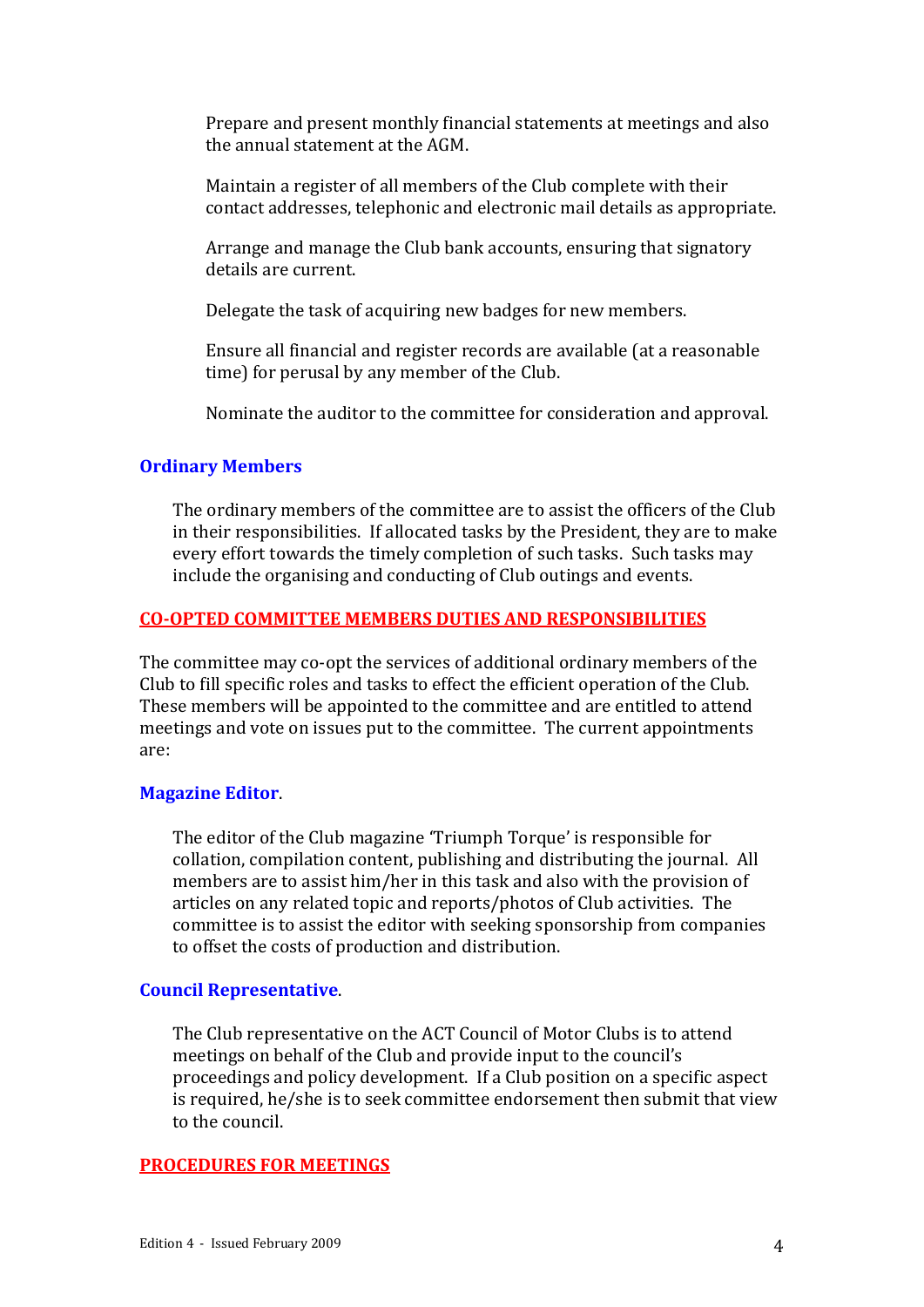Meetings of the Club shall be conducted as indicated in the following paragraphs. The submission of all data, resolutions and the timely distribution of same to members will be actioned as required in the Act.

#### **Monthly Meetings**.

The monthly meetings of the Club shall normally be held on the third Monday of each month at a venue as advised in the Club's magazine, starting at 7.30pm. If, for any reason, this proves impractical, the committee may arrange an alternate venue or time, ensuring the membership is aware of the change at least two weeks in advance. Details of changed times should be published in the Club magazine. A guide for the agenda for the monthly meetings is shown at Annex A, however, the President may amend this as he/she sees fit.

#### **Committee Meetings**.

The President or a minimum of three (3) members of the committee may convene additional meetings of the committee in excess of the Constitutional requirement of four per year, providing oral, written or electronic mail notification is given at least three (3) days prior to the appointed time. The agenda for meetings is shown at Annex B.

#### **Annual General Meetings**.

The Annual General Meeting of the Club will be held at a time and place advised by the committee. The procedure at such meetings will be as shown in the agenda at Annex C. After all positions are declared vacant, the retiring President may act as the Returning Officer for the elections or he may appoint another member to so act.

#### **Special General Meetings**.

Special General Meetings, when called and convened, will be conducted in accordance with the Act and using the Agenda shown at Annex D. The President, unless contrary advice is received, shall chair the meeting.

#### **MEMBERS RESPONSIBILITIES**

On being accepted into the Triumph Car Club of the ACT (Inc), members are expected to abide by the Constitution and By-Laws of the Club.

Participation in Club activities is an important part of maintaining the camaraderie and members shall support the Club in all activities to the best of their available time and ability. All members are encouraged to attend a number of meetings and other runs/activities throughout the year.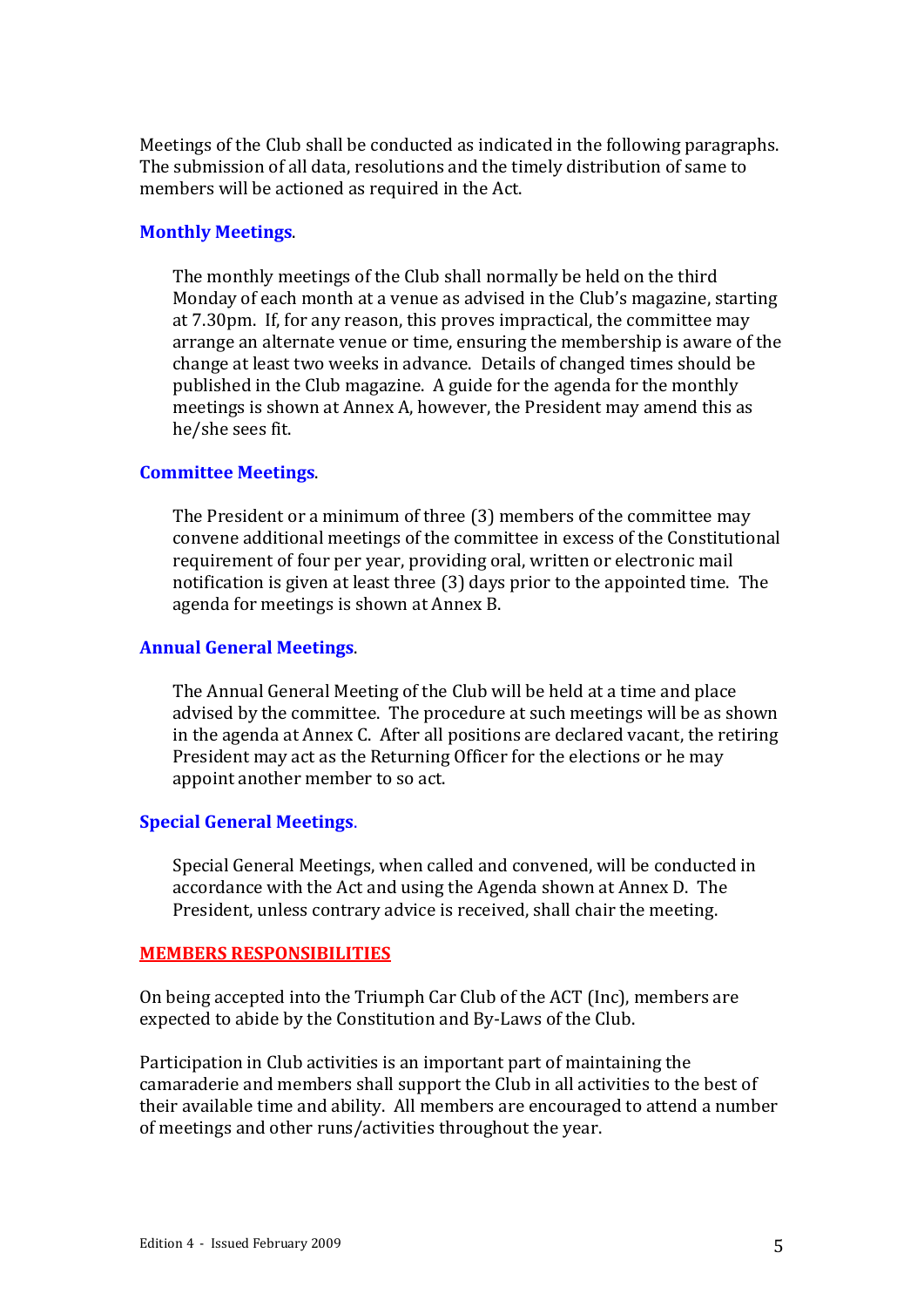## **SUBSCRIPTIONS AND FEES**

The fees, subscriptions and charges for the Club shall be determined by the committee to ensure the continued financial viability of the Club. The current fees and charges are as follows:

## **Joining Fee**

All persons wishing to join the Club shall pay the sum of ten dollars (\$10). This entitles them to a name badge, a membership card, a windscreen sticker and a copy of the Constitution and By-Laws.

## **Annual Subscription**

The annual subscription for all ordinary members shall be thirty dollars ( $$30$ ) payable on the 1<sup>st</sup> July each year. The payment must be made by the 31st August or membership will lapse. When the subscription is paid, the person is considered a financial member of the Club.

## **New Members**

Persons joining part-way through the year will pay the annual subscription fee on a pro-rata basis.

## **THE CLUB MAGAZINE**

The Club magazine 'Triumph Torque' is usually published on a monthly basis and is the means by which the Club informs its members of activities, new information and other aspects relating to the heritage vehicle movement. While the editor collates and arranges the contents, members are encouraged to submit articles for publication on technical matters, restoration tips and stories of their vehicles. Brief recollections of Club outings (including photos) or other events should be arranged by attendees in consultation with the editor. Every effort is to be made to assist the editor in the presentation of a quality publication.

A copy of the magazine is to be posted or delivered to every financial member. Copies may also be distributed to advertisers and other Club supporters at the discretion of the Editor. A copy is also to be forwarded to the National Library for the archives.

## **AUDITOR APPOINTMENT**

The Treasurer shall nominate a Club auditor and this nomination shall be considered and approved by the Committee. The auditor shall not be an officer of the Club.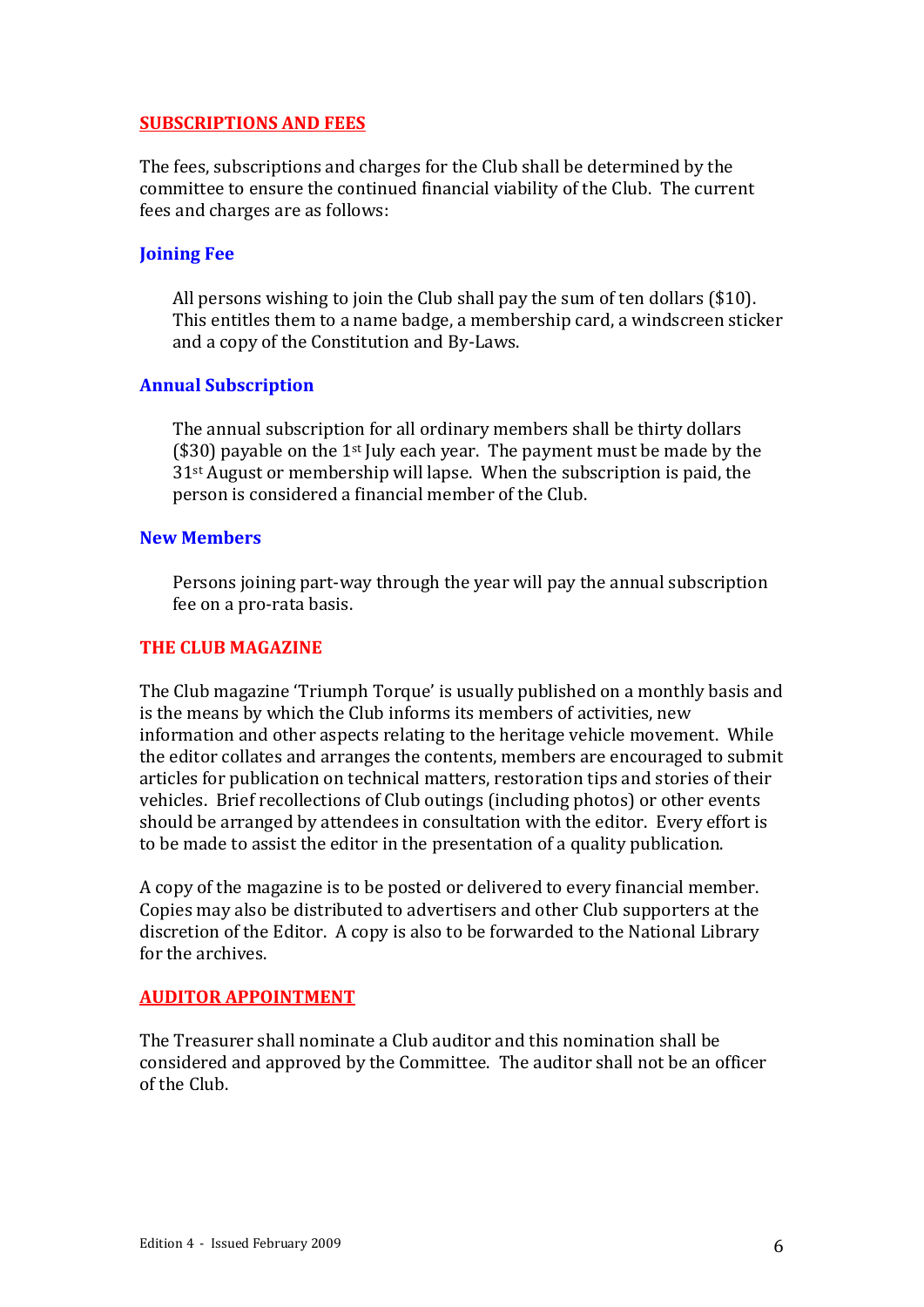# **PUBLIC OFFICER RESPONSIBILITIES**

The member appointed as the Public Officer shall fulfill all the duties as required by the Act. He/she is to complete, in conjunction with the Secretary and Treasurer all official forms and annual notifications and submit them to the ACT Government when changes to Club management and documentation occur.

The Public Officer may hold any elected appointment in the Club in addition to this appointment.

# **ACCESS TO CONCESSIONAL REGISTRATION**

To legally operate concessionally registered vehicles under the provisions of the Motor Transport Act in the ACT, the owner must be a financial member of a Club affiliated with the ACT Council of Motor Clubs. Members of the Club whose vehicles are registered under the ACT Concessional Registration Scheme (CRS), must ensure their membership is current before operating their vehicle(s) on public roads.

# **USE OF CRS VEHICLES ON OTHER THAN PUBLISHED CLUB EVENTS**

Should a short-notice event arise where a member wishes to use their CRS vehicle (such as joining other Clubs on runs or an event within the aegis of the Club Constitution), they should advise the President or Registrar. In the event that neither are contactable, a member of the committee should be advised or a message left on any electronic recording device of a committee member. Advice must be provided before an event.

# **MAINTENANCE AND INSPECTION OF CRS REGISTERED VEHICLES**

Existing ACT regulations do not require the annual inspection of vehicles prior to registration under the CRS. Club examiners are required to verify the age and modification state of the vehicle as part of the CRS process. Members of the Club are to maintain their vehicles in good mechanical condition and are encouraged to have them inspected by the Club examiner or a qualified mechanic, preferably on an annual basis. This not only contributes to road safety but also protects the image of the Club and the entire heritage vehicle movement.

# **CAR TRAILER LOAN**

The car trailer owned by the Club is available for members to borrow. Members borrowing the trailer are to make a contribution to the upkeep and maintenance of the trailer so that the onus does not fall on the Club as a whole. At the time of pick up, proof of financial membership must be produced to the custodian. The borrower is responsible for all damage incurred during the period of the loan. The borrower must meet all costs of any repairs or damage to the trailer that arise during the time from pick up to the return to the custodian. The trailer, whilst in the borrowers care, must, at all times, be locked and secured to prevent theft.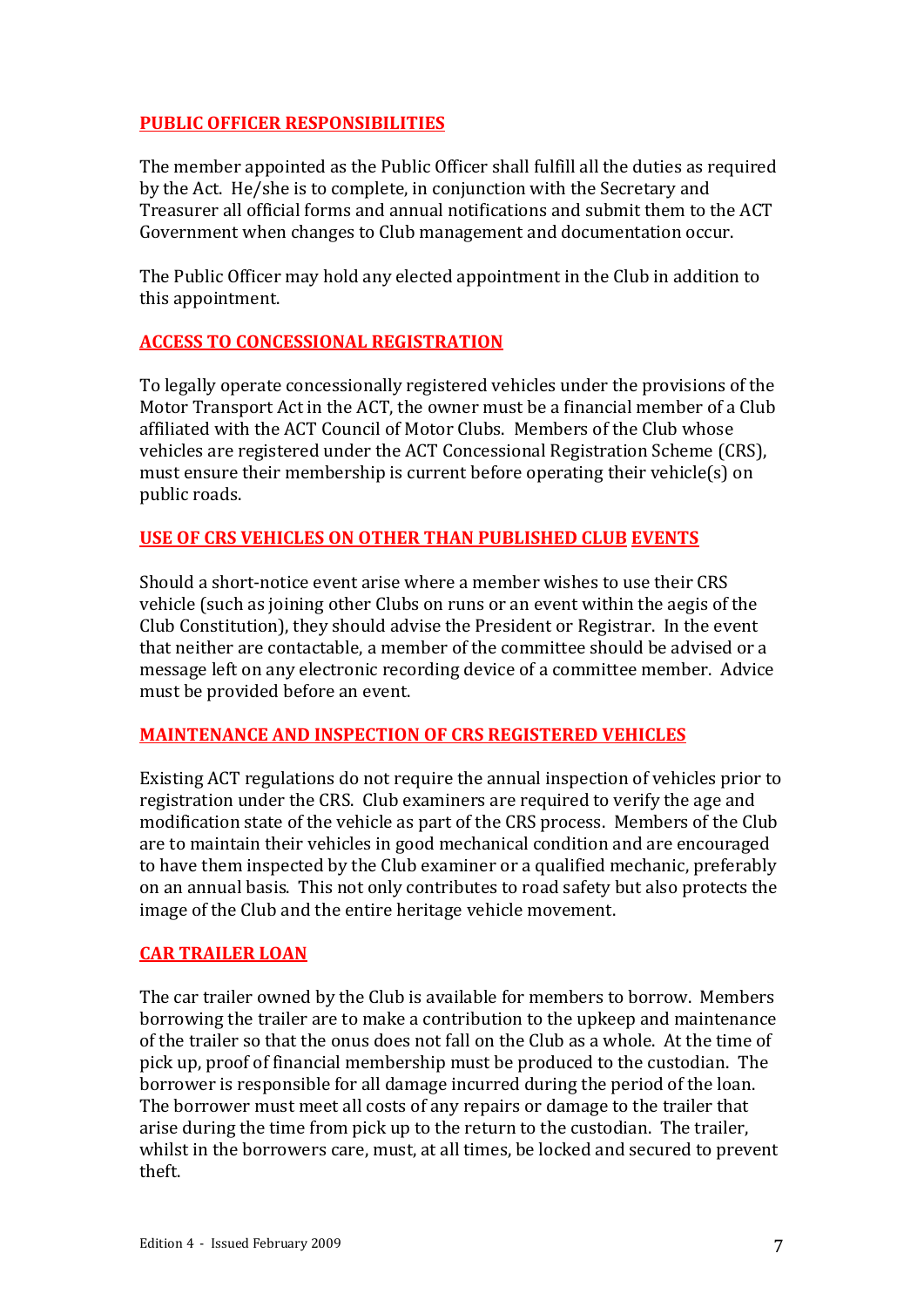The upkeep contributions are \$50 per job which includes the first 100km. For journeys in excess of 100km, an additional contribution of \$5 per 100km is required due to the greater wear and tear on the trailer.

# **USE OF OTHER CLUB ASSETS**

The Club's car trailer, BBQ trailer, engine hoist and other equipment, as detailed in the Club's magazine, is available for loan and the personal use of financial members only. Members are required to make a contribution to their upkeep and maintenance each time they are on loan to them. The current contributions will be published in each edition of the Club magazine.

Members are solely responsible for the safekeeping and condition of these assets while on loan. The member is fully responsible for any damage incurred during the loan and will be required to fund all repairs, without exception.

## **NOTICES**

A notice may be served by or on behalf of the Club upon any member either personally or by posting it to the address shown in the Club register of members. Members who have access to electronic mail, may elect to receive such notices by email.

For notices of resolutions to be considered at the AGM or any SGM, where notices are posted to the name and address of the member shown in the register, the document shall, unless proved to the contrary, be deemed to have been served upon the member. Electronic mail may be used for notification of such resolutions but the member must acknowledge receipt of the notice by email to the Secretary in the same manner.

## **MEMBERSHIP APPLICATION FORMS**

Persons wishing to join the Club are to complete the membership application form at Annex E to these By-Laws and submit it to the Secretary.

The Secretary is to update this form as required.

## **LIBRARY USE**

The Club maintains a library of information pertaining to many aspects of Triumph vehicles. Members may borrow any publication or item after recording such with the librarian and may retain them for a period of up to three months. Extensions to loans may be negotiated with the librarian depending on demand. Members are encouraged to donate publications or items of interest to the library at any time.